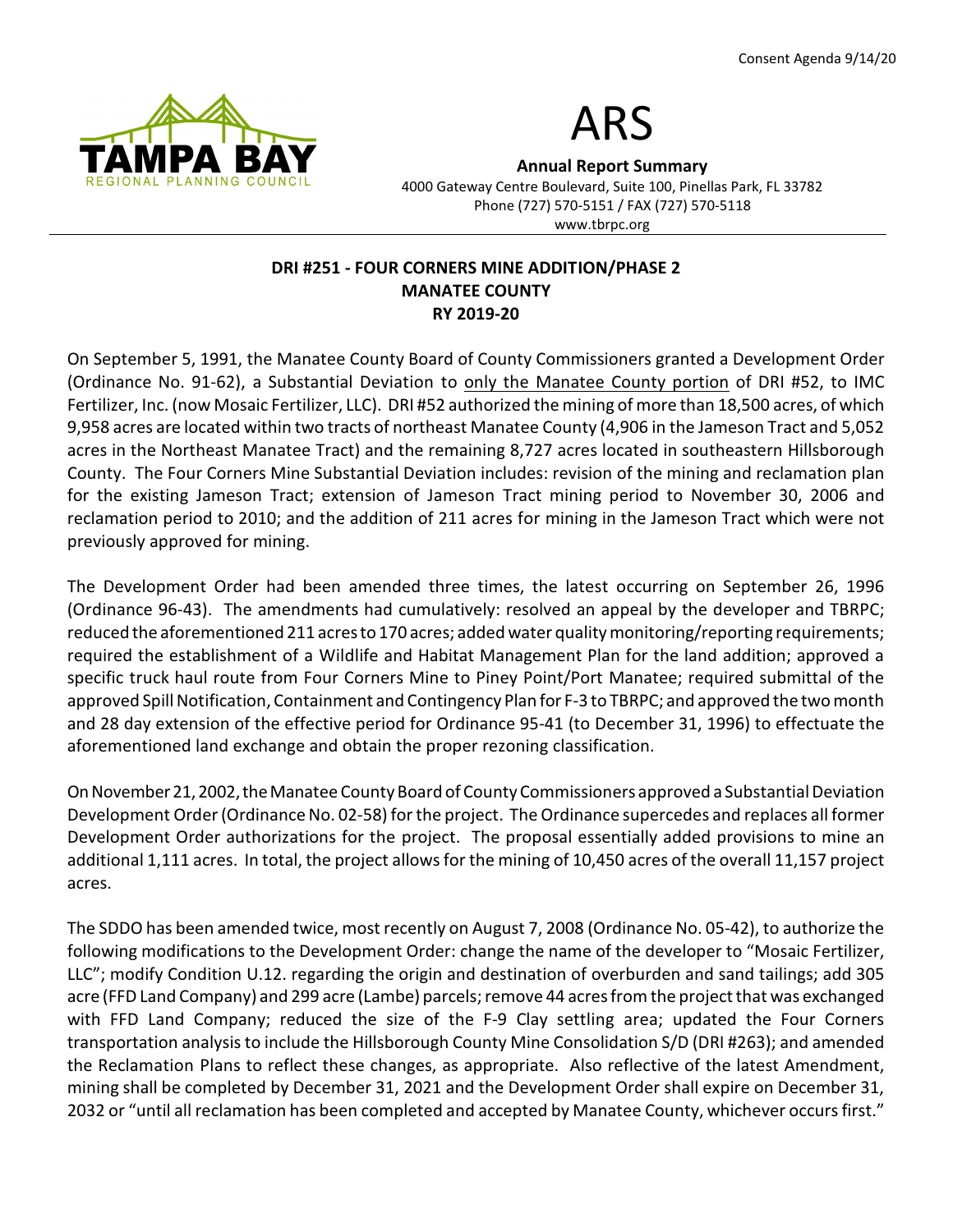With the intention of adding an additional 271.8 acres to the project and other Development Order language modifications, the Developer initiated the Substantial Deviation DRI process with the conduct of a Preapplication Conference by the Tampa Bay Regional Planning Council on April 27, 2009. The proposal was also referred to as "G&D Farms." Submittal of the Substantial Deviation ADA followed on July 19, 2010. However, prior to concluding the development review and approval process under the DRI program, the Applicant rescinded/withdrew the proposal on account of 2011 legislation (i.e. HB 7207) which authorized mining to be exempt from the DRI process and enabled pending applications to be withdrawn without consequence.

# **PROJECT STATUS**

*Development this Reporting Year:* 33 acres were mined within the Jameson Tract and nine acres within the Northeast Tract. No further acreage was disturbed or mined during the reporting year. In addition, the following reclamation activities transpired during the reporting period:

- 28 acres were graded (all within the Northeast Tract);
- 28 acres were grassed/mulched (all within Northeast Tract);
- ! no tree plantings occurred within the Jameson or Northeast Tracts; and
- no additional acreage was deemed "Effectively Completed" and/or was released by the County in either the Jameson or Northeast Tracts.

*Cumulative Development:* a total of 8,087 acres have been mined to date (3,398 within the Jameson Tract/ 4,689 within Northeast Tract) and 2,224 additional acres have been distributed (1,072 within the Jameson Tract/1,152 within Northeast Tract). The following constitute the cumulative reclamation activities which have transpired on the site:

- ! 5,561 acres have been "*Graded*" (2,019 within the Jameson Tract/3,542 within Northeast Tract);
- ! 5,119 acres have been cumulatively "Grassed/Mulched" (2,019 within the Jameson Tract/3,100 within Northeast Tract);
- ! 2,011 acres have received "*Tree Plantings*" (874 within the Jameson Tract/1,137 within Northeast Tract);
- ! 4,585 acres have been determined to be "*Effectively Complete*" (2,019 within the Jameson Tract/2,566 within Northeast Tract); and
- ! 1,795 acres have been "*Released by Manatee County*" (1,672 within the Jameson Tract/123 within Northeast Tract).

The acreages associated with reclamation activities characterized above appear to have fluctuated over the past few years as various areas have been re-introduced to mining activities.

*Projected Development:* No mining of the Northeast Tract is planned for RY 2020-21 although 69 acres of the Jameson Tract are projected to be mined.

## **SUMMARY OF DEVELOPMENT ORDER CONDITIONS**

1. The Developer has identified that all required monitoring programs continue to be instituted with results provided to the appropriate agencies. The following have been provided on a CD attached to the RY 2018-19 Annual Report: *Posted Financial Responsibility* (Exhibit D)*; Third-Party Engineering Reclamation Bonding Calculation* (Exhibit E); *Environmental Monitoring* (Exhibit F)*; Annual Dam*